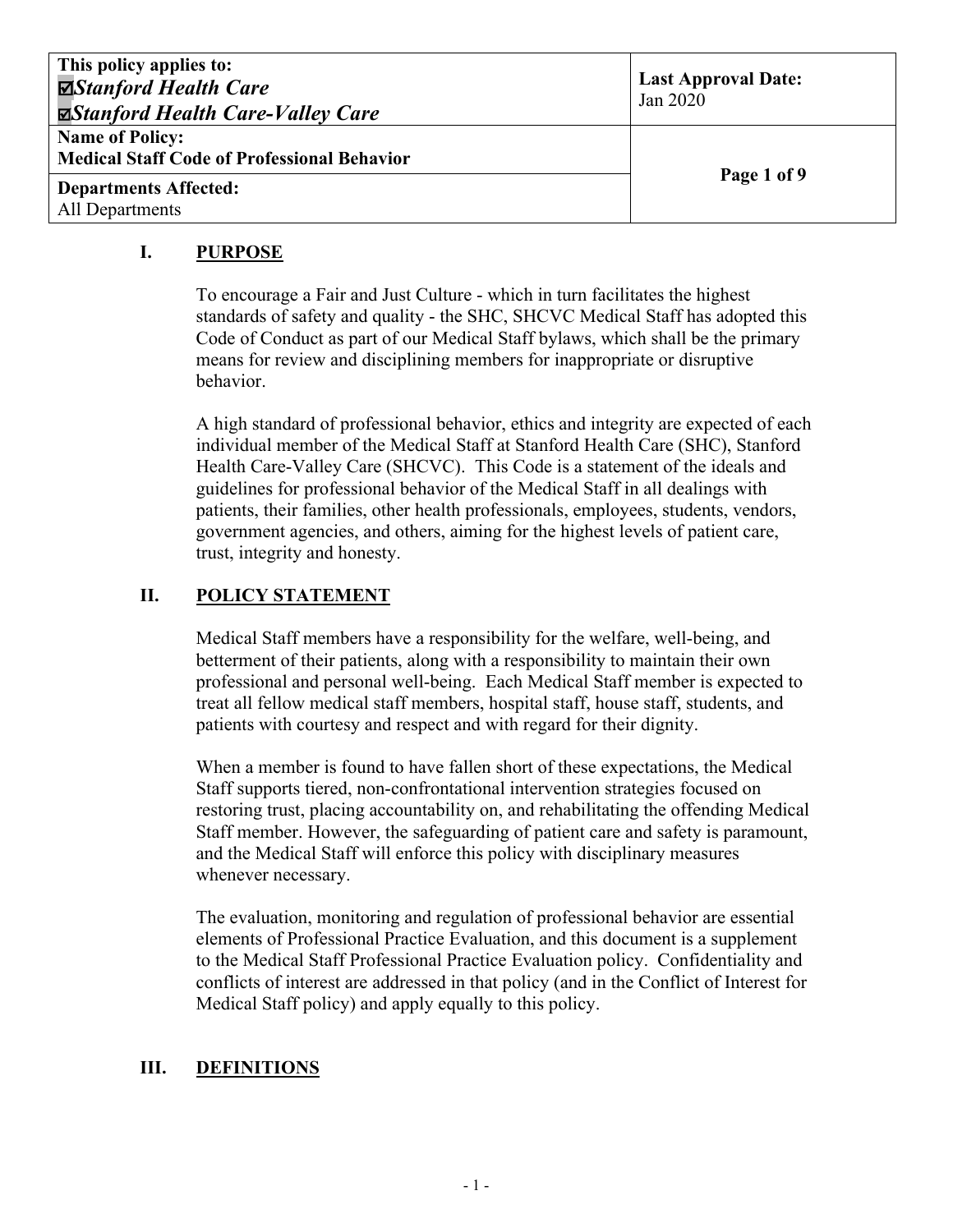| This policy applies to:<br>⊠Stanford Health Care<br><b><math>\Xi</math>Stanford Health Care-Valley Care</b> | <b>Last Approval Date:</b><br>Jan 2020 |
|-------------------------------------------------------------------------------------------------------------|----------------------------------------|
| <b>Name of Policy:</b><br><b>Medical Staff Code of Professional Behavior</b>                                |                                        |
| <b>Departments Affected:</b><br>All Departments                                                             | Page 2 of 9                            |

- 1. "Appropriate behavior" includes any reasonable conduct to advocate for patients, to recommend improvements in patient care, to participate in the operations, leadership or activities of the organized Medical Staff, or to engage in professional practice including practice that may be in competition with the hospital. Appropriate behavior is not subject to discipline under these bylaws.
- 2. "Inappropriate behavior" means conduct that is unwarranted and is reasonably interpreted to be demeaning or offensive. Persistent, repeated inappropriate behavior can become a form of harassment and thereby become disruptive, and subject to treatment as "disruptive behavior."
- 3. "Disruptive behavior" means any abusive conduct including sexual or other forms of harassment, or other forms of verbal or non-verbal conduct that harms or intimidates others to the extent that quality of care or patient safety could be compromised.
- 4. "Harassment" means conduct toward others based on but not limited to their race, religious creed, color, national origin, physical or mental disability, marital status, sex, age, sexual orientation, or veteran status; which has the purpose or direct effect of unreasonably interfering with a person's work performance or which creates an offensive, intimidating or otherwise hostile work environment.
- 5. "Sexual harassment" means unwelcome sexual advances, requests for sexual favors, or verbal or physical activity through which submission to sexual advances is made an explicit or implicit condition of employment or future employment-related decisions; unwelcome conduct of a sexual nature which has the purpose or effect of unreasonably interfering with a person's work performance or which creates an offensive intimidating or otherwise hostile work environment.
- 6. "Medical Staff member" means physicians and others granted membership on the Medical Staff and, for purposes of this Code, includes individuals with temporary clinical privileges.
- 7. This policy applies to behavior directed toward any individual who is associated with SHC, SHCVC, including employees, colleagues, patients, families, visitors, vendors and other associates. The policy may also apply to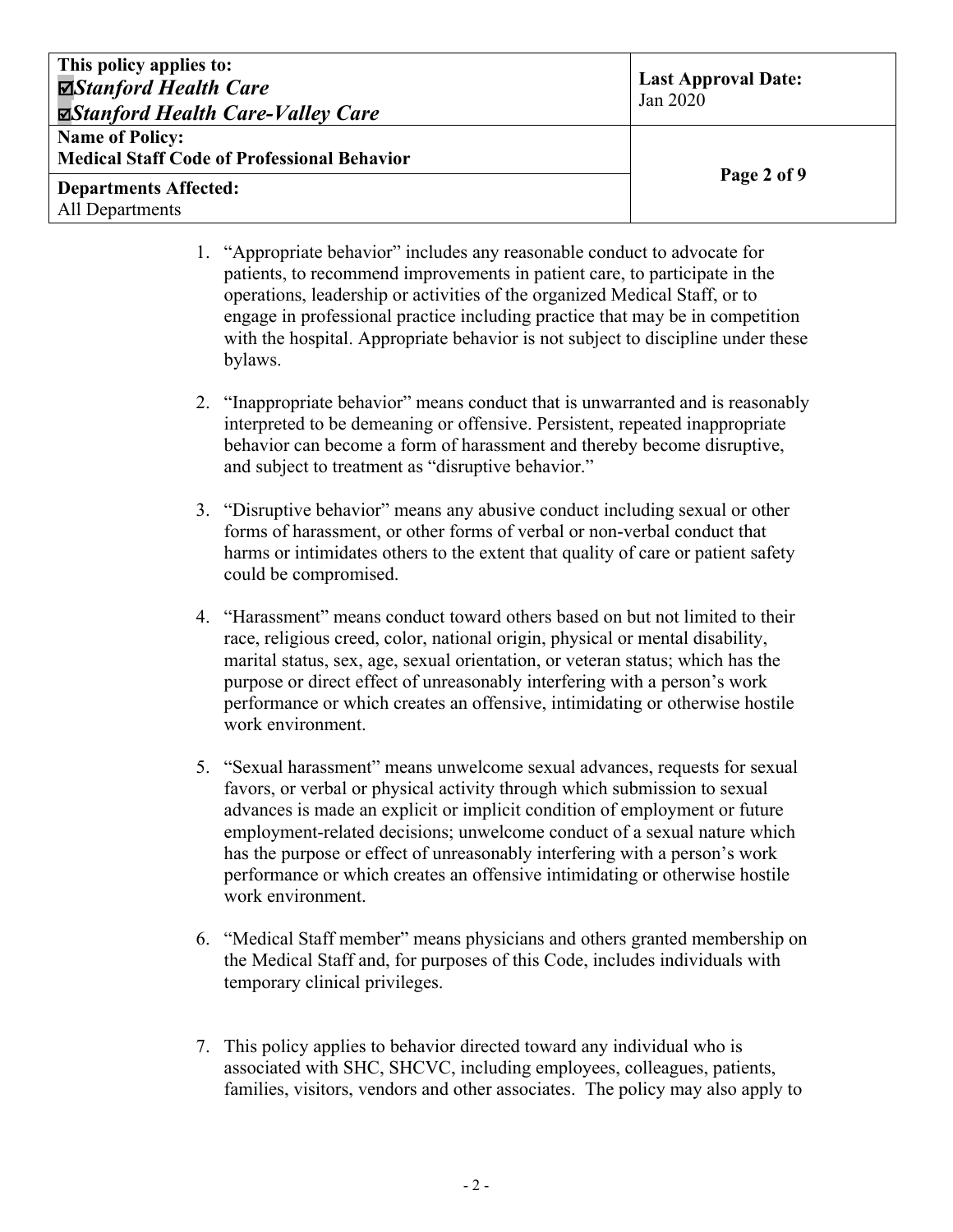| This policy applies to:<br><b>⊠Stanford Health Care</b><br><b><math>\blacktriangleright</math>Stanford Health Care-Valley Care</b> | <b>Last Approval Date:</b><br>Jan 2020 |
|------------------------------------------------------------------------------------------------------------------------------------|----------------------------------------|
| <b>Name of Policy:</b><br><b>Medical Staff Code of Professional Behavior</b>                                                       |                                        |
| <b>Departments Affected:</b><br>All Departments                                                                                    | Page 3 of 9                            |

behavior which occurs outside of SHC, SHCVC physical boundaries, if it is directed toward any of the above persons.

# **IV. STANDARDS OF BEHAVIOR**

## **A) Inappropriate Behavior**

Inappropriate behavior by Medical Staff members is strongly discouraged. Persistent inappropriate behavior can become a form of harassment and thereby become disruptive, and subject to treatment as "disruptive behavior." Examples of inappropriate behavior include, but are not limited to, the following:

- Belittling or berating statements;
- Name calling;
- Use of profanity or disrespectful language;
- Inappropriate comments written in the medical record;
- Blatant failure to respond to patient care needs or staff requests;
- Personal sarcasm or cynicism;
- Lack of cooperation without good cause;
- Refusal to return phone calls, pages, or other messages concerning patient care
- Condescending language; and degrading or demeaning comments regarding patients and their families; nurses, physicians, hospital personnel and/or the hospital.
- Inappropriate comments or behaviors in meetings

## **B) Disruptive Behavior**

Disruptive behavior by Medical Staff members is prohibited. Examples of disruptive behavior include, but are not limited to, the following:

- Physically threatening language directed at anyone in the hospital including physicians, nurses, other Medical Staff members, or any hospital employee, administrator or member of the Board of Directors;
- Physical contact with another individual that is threatening or intimidating;
- Throwing instruments, charts or other things;
- Threats of violence or retribution:
- Sexual harassment; and,
- Other forms of harassment including, but not limited to, persistent inappropriate behavior and repeated threats of litigation.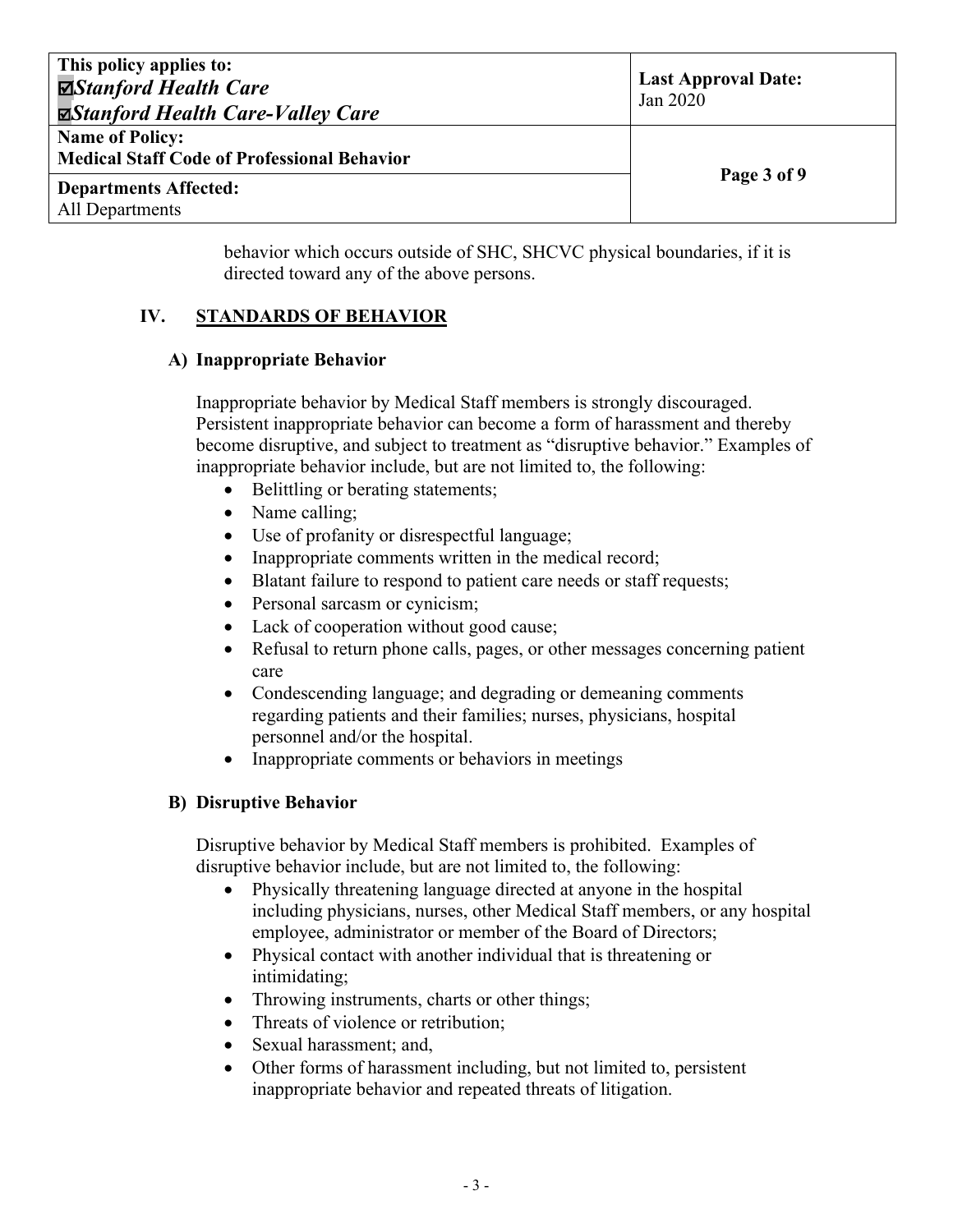| This policy applies to:<br>⊠Stanford Health Care<br><b><math>\blacktriangleright</math>Stanford Health Care-Valley Care</b> | <b>Last Approval Date:</b><br>Jan 2020 |
|-----------------------------------------------------------------------------------------------------------------------------|----------------------------------------|
| <b>Name of Policy:</b><br><b>Medical Staff Code of Professional Behavior</b>                                                |                                        |
| <b>Departments Affected:</b><br>All Departments                                                                             | Page 4 of 9                            |

• Repetitive inappropriate comments or disruptions in meetings

## **V. PROCEDURES**

#### **A. Delegation by Chief of Staff**

At the discretion of the Chief of Staff (or Vice Chief if the Chief of Staff is the subject of the complaint), the duties here assigned to the Chief of Staff can be delegated to a designee (see Appendix A). Designees may be other elected representatives of the Medical Staff or individuals such as medical directors (e.g., Unit Based Medical Directors, Quality Medical Directors), who have been confirmed by the Medical Executive Committee.

#### **B. Initiation of Complaints**

Medical Staff Members have an obligation to address and/or report incidents of inappropriate and disruptive behavior. Complaints about a member of the Medical Staff regarding allegedly inappropriate or disruptive behavior are encouraged to be in writing, signed, and directed to the Chief of Staff or, if the Chief of Staff is the subject of the complaint, to the Vice Chief of Staff, and include to the extent feasible:

- 1. the date(s), time(s) and location of the inappropriate or disruptive behavior;
- 2. a factual description of the inappropriate or disruptive behavior;
- 3. the circumstances which precipitated the incident;
- 4. the name and medical record number of any patient or patient's family member who was involved in or witnessed the incident;
- 5. the names of other witnesses to the incident;
- 6. the consequences, if any, of the inappropriate or disruptive behavior as it relates to patient care or safety, or hospital personnel or operations; and
- 7. any action taken to intervene in, or remedy, the incident, including the names of those intervening.

Persons making a complaint should be aware that a written and signed complaint is quite helpful in enabling the Medical Staff to conduct a thorough and valid investigation, although anonymous complaints will also be accepted, investigated and addressed to the degree possible.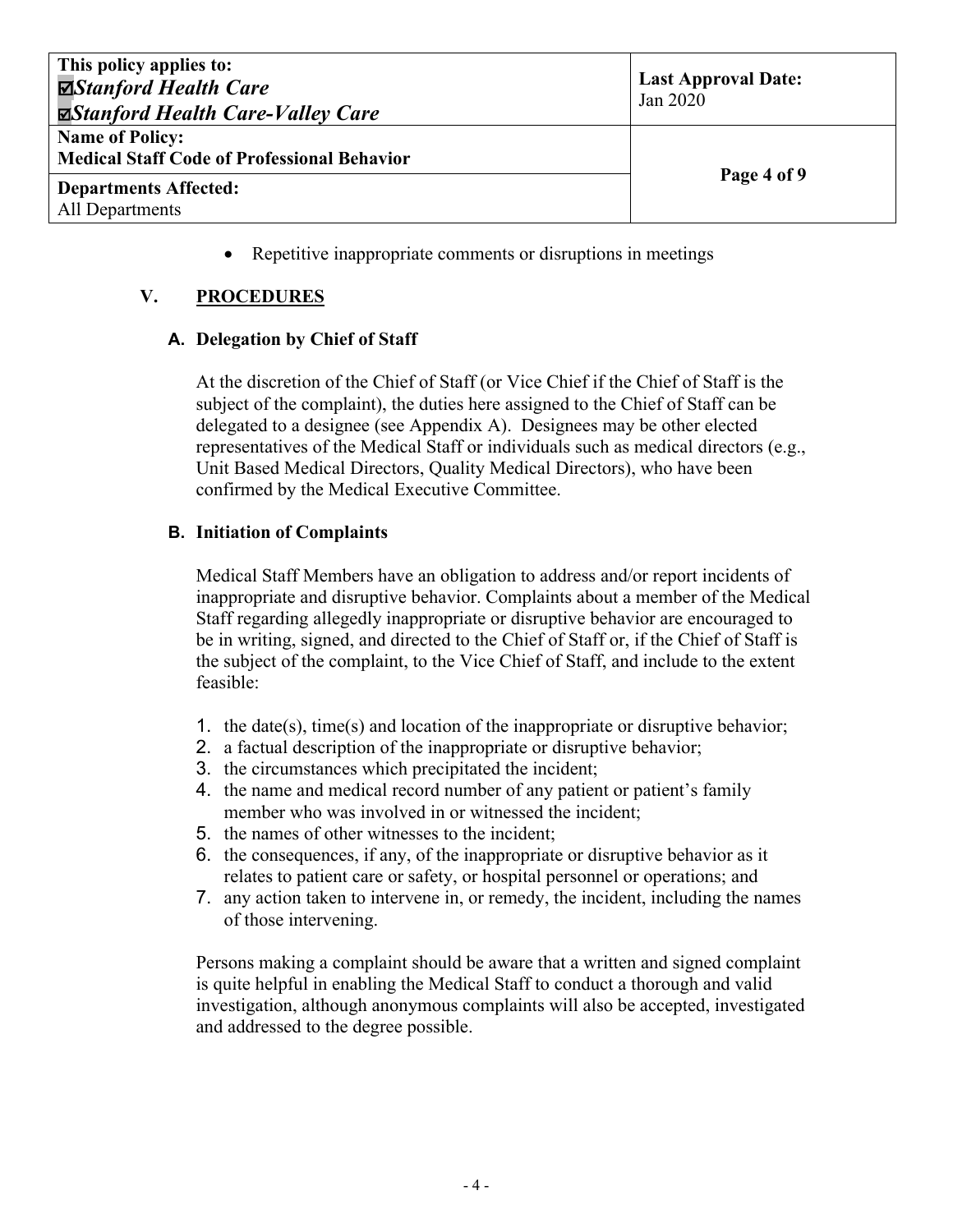| This policy applies to:<br><b>⊠Stanford Health Care</b><br><b><math>\Box</math>Stanford Health Care-Valley Care</b> | <b>Last Approval Date:</b><br>Jan 2020 |
|---------------------------------------------------------------------------------------------------------------------|----------------------------------------|
| <b>Name of Policy:</b><br><b>Medical Staff Code of Professional Behavior</b>                                        |                                        |
| <b>Departments Affected:</b><br>All Departments                                                                     | Page 5 of 9                            |

#### **C) Handling of Complaints**

- 1. The Chief of Staff or designee will screen all complaints to determine the authenticity and severity of the complaint. If the complaint is clearly not valid, it may be summarily dismissed. If it is determined that the complaint may have substantial validity, the COS or designee will speak with the complainant and the subject of the complaint.
- 2. Medical Staff members who are the subject of a complaint shall be provided a summary of the complaint and a copy of this Policy in a timely fashion, in no case more than 30 days from receipt of the complaint by the Chief of Staff or designee. The subject shall be offered an opportunity to provide a written response to the complaint, and any such response will be kept along with the original complaint in all relevant files
- 3. The Medical Staff member will be notified that attempts to confront, intimidate, or otherwise retaliate against the complainant is a violation of this Code of Conduct and may result in corrective action against the Medical Staff member.
- 4. The complainant will also be provided a written acknowledgement of the complaint and an explanation of how complaints are handled. If the complaint is determined to have no substance or validity, the complainant will be counseled regarding appropriate use of the incident reporting system.
- 5. After discussion with the Medical Staff member, the COS or designee will document the disposition of each complaint, as outlined below, and a record shall be kept in the Quality Department files as well as the COS office files.
- 6. Chiefs of Service will be kept informed regarding complaints directed toward their members. This should always occur at the time of final disposition (for routine complaints), but the Chief will also be informed earlier in the process when indicated by the seriousness or repetitive nature of the incident.

## **D) Consequences**

1. If this is the first incident of inappropriate behavior, the COS or designee shall discuss the matter with the offending Medical Staff member, emphasizing that the behavior is inappropriate and must cease. The offending Medical Staff member may be asked to apologize to the complainant. The approach during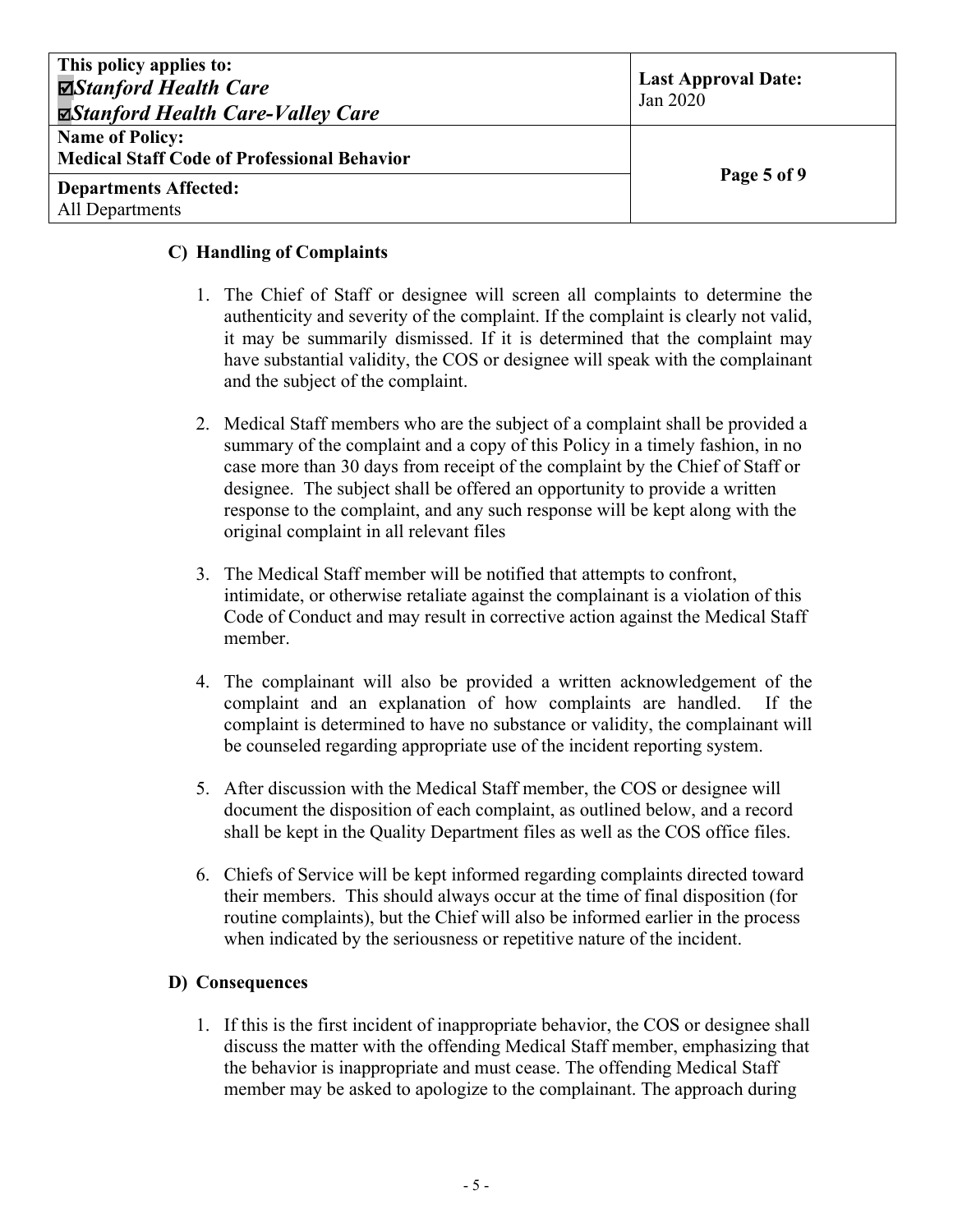| This policy applies to:<br>⊠Stanford Health Care<br><b><math>\Xi</math>Stanford Health Care-Valley Care</b> | <b>Last Approval Date:</b><br>Jan 2020 |
|-------------------------------------------------------------------------------------------------------------|----------------------------------------|
| <b>Name of Policy:</b><br><b>Medical Staff Code of Professional Behavior</b>                                |                                        |
| <b>Departments Affected:</b><br>All Departments                                                             | Page 6 of 9                            |

this initial intervention should be collegial and helpful.

- 2. Further isolated incidents that do not constitute persistent, repeated inappropriate behavior will be handled by providing the offending Medical Staff member with notification of each incident, and a reminder of the expectation the individual comply with this Code of Behavior.
- 3. If anyone determines the Medical Staff member has demonstrated persistent, repeated inappropriate behavior, constituting harassment (a form of disruptive behavior), or has engaged in disruptive behavior on the first offense, the case will be referred to the Chief of Staff (COS) and/or the Committee on Professionalism (SHC-COP). The subject will be notified of this decision and given an opportunity to provide a written response both prior to and subsequent to meeting with the COS or SHC-COP.
- 4. Chiefs of Service will be notified and invited to provide input whenever a referral is received by the COS or SHC-COP. Chiefs will also be kept informed of any further actions taken by the COS or SHC-COP, as described below.
- 5. If it is determined that the subject has engaged in disruptive behavior, a letter of admonition will be sent to the offending member, and, as appropriate, a rehabilitation action plan developed by the COS and/or SHC-COP, with the advice and counsel of the medical executive committee as indicated. The assistance of the Wellbeing Committee may be offered at any stage of this process.
- 6. If, in spite of this admonition and intervention, disruptive behavior recurs, the COS or designee shall meet with and advise the offending Medical Staff member such behavior must immediately cease or corrective action will be initiated. This "final warning" shall be sent to the offending Medical Staff member in writing.
- 7. If after the "final warning" the disruptive behavior recurs, corrective action (including possible suspension or termination of privileges) shall be initiated pursuant to the Medical Staff bylaws of which this Code of Behavior is a part, and the Medical Staff member shall have all of the due process rights set forth in the Medical Staff bylaws.
- 8. If a single incident of disruptive behavior or repeated incidents of disruptive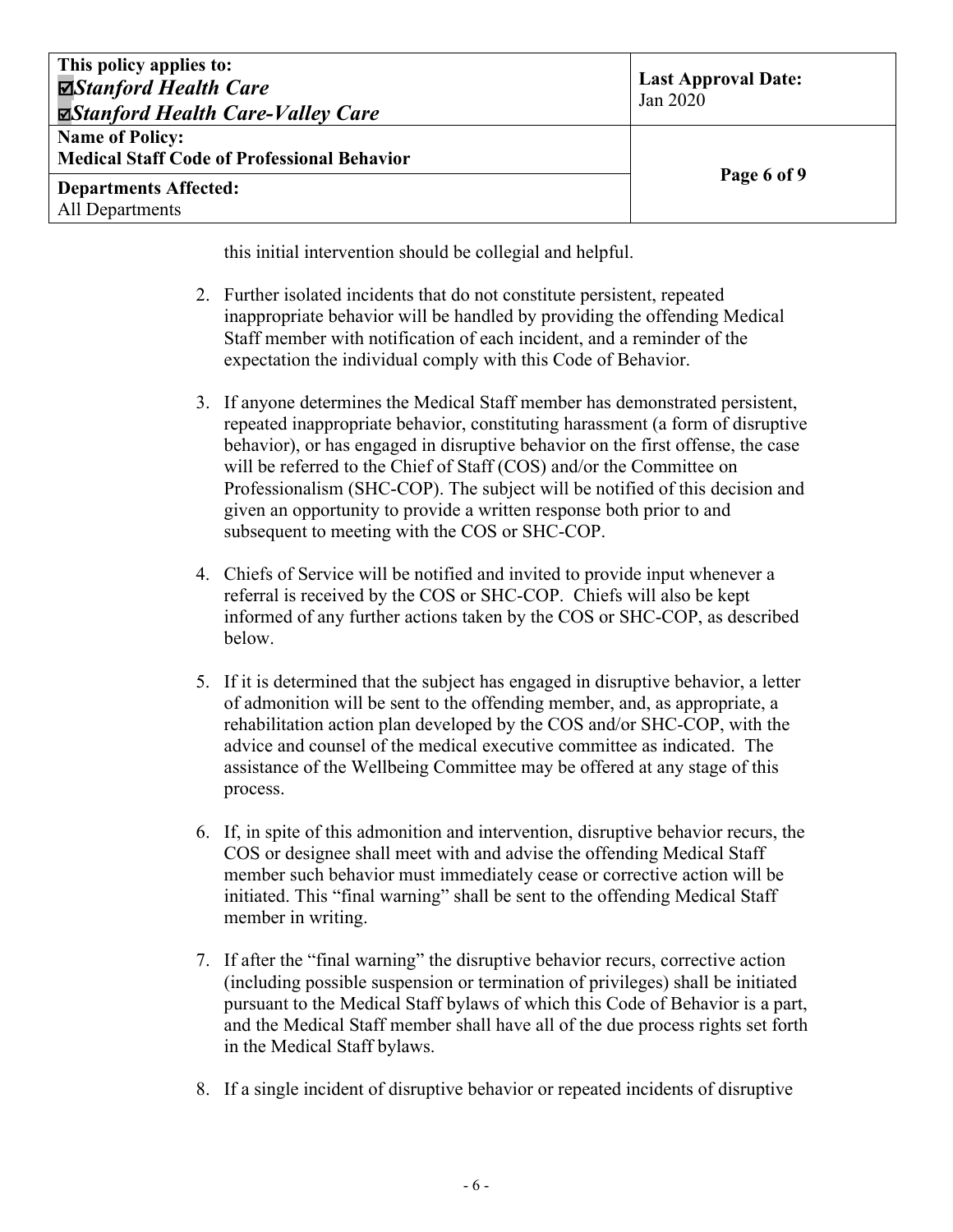| This policy applies to:<br><b>⊠Stanford Health Care</b><br><b><math>\Box</math>Stanford Health Care-Valley Care</b> | <b>Last Approval Date:</b><br>Jan 2020 |
|---------------------------------------------------------------------------------------------------------------------|----------------------------------------|
| <b>Name of Policy:</b><br><b>Medical Staff Code of Professional Behavior</b>                                        |                                        |
| <b>Departments Affected:</b><br>All Departments                                                                     | Page 7 of 9                            |

behavior constitute an imminent danger to the health of an individual or individuals, the offending Medical Staff member may be summarily suspended as provided in the Medical Staff bylaws. The Medical Staff member shall have all of the due process rights set forth in the Medical Staff bylaws.

9. A confidential file summarizing the disposition of the complaint, along with copies of any written warnings, letters of apology, and written responses from the offending Medical Staff member, shall be retained in the COS office for up to ten years.

#### **VI. BEHAVIOR DIRECTED AGAINST A MEDICAL STAFF MEMBER:**

Inappropriate or disruptive behavior which is directed against the organized Medical Staff or directed against a Medical Staff member by a hospital employee, administrator, board member, contractor, or other member of the hospital community shall be reported by the Medical Staff member to the hospital pursuant to hospital policy or Code of Behavior, or directly to the hospital governing board, the state or federal government, or relevant accrediting body, as appropriate.

#### **VII. ABUSE OF PROCESS:**

Threats or actions directed against the complainant by the subject of the complaint will not be tolerated under any circumstance. Retaliation or attempted retaliation by Medical Staff members against complainants will give rise to corrective action pursuant to the Medical Staff bylaws.

Individuals who falsely submit a complaint or otherwise abuse this process shall be subject to corrective action under the Medical Staff bylaws or hospital employment policies, whichever applies to the individual.

#### **VIII. AWARENESS OF CODE OF CONDUCT:**

The Medical Staff shall, in cooperation with the hospital, promote continuing awareness of this Code of Behavior among the Medical Staff and the hospital community, by:

1. sponsoring or supporting educational programs on disruptive behavior to be offered to Medical Staff members and hospital employees;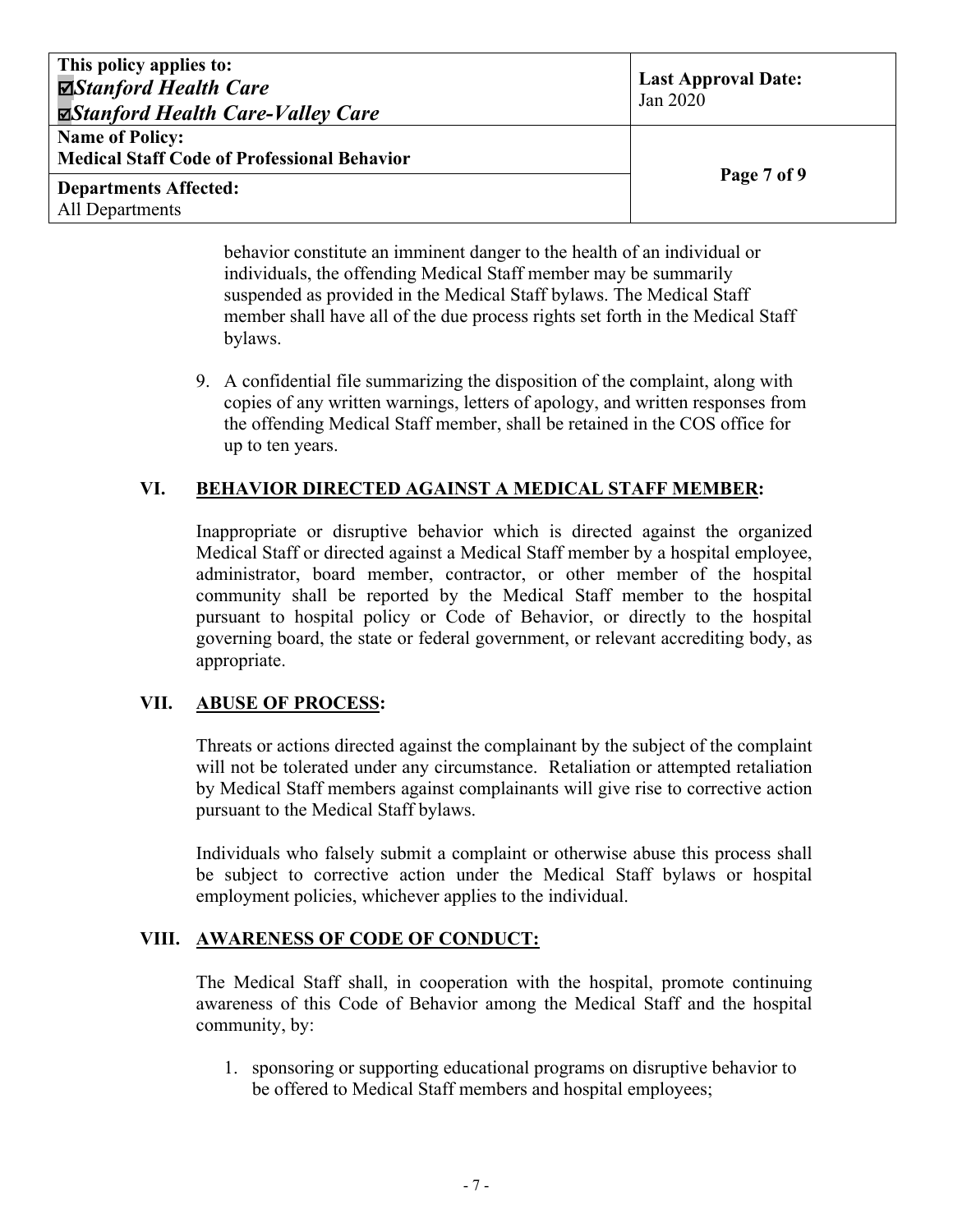| This policy applies to:<br><b>⊠Stanford Health Care</b><br><b><math>\Xi</math>Stanford Health Care-Valley Care</b> | <b>Last Approval Date:</b><br>Jan 2020 |
|--------------------------------------------------------------------------------------------------------------------|----------------------------------------|
| <b>Name of Policy:</b>                                                                                             |                                        |
| <b>Medical Staff Code of Professional Behavior</b>                                                                 |                                        |
| <b>Departments Affected:</b>                                                                                       | Page 8 of 9                            |
| All Departments                                                                                                    |                                        |

- 2. disseminating this Code of Behavior Policy to all current Medical Staff members upon its adoption and to all new applicants for membership to the Medical Staff.
- 3. encouraging the Wellbeing Committee to assist members of the Medical Staff exhibiting inappropriate or disruptive behavior to obtain education, behavior modification, or other treatment to prevent further infractions.
- 4. educating the members and the hospital staff regarding the procedures the Medical Staff and hospital have put into place for effective communication to hospital administration of any Medical Staff member's concerns, complaints and suggestions regarding hospital personnel, equipment, and systems.

#### **REFERENCES**

**Last Approved:** SHC: October 2007, 12/15,1/19 SHC-VC (4/20)

#### **IX. RELATED DOCUMENTS**

Administrative Manual Policies and Procedures

#### **X. DOCUMENT INFORMATION**

#### A. Author/Original Date: This Policy was authored by the Director, Medical Staff Services in April, 2003.

- B. Gatekeeper of Original Document: The Director, Medical Staff Services (or designee), who will be responsible for initiating its review and revision. The Policy will reside in the Credentials Policy and Procedure Manual, a copy of which is kept in the Credentials Department and in the Medical Staff Office.
- C. Distribution and Training Requirements: The distribution and training requirements for this Policy will be handled through the Credentials Department.
- D. Review and Renewal Requirements: This Policy will be reviewed and/or revised every three years or as required by change of law or practice.
- E. Review and Revision History: Revision – June 2003; May 2007, 1/10, 12/15, 12/18
- F. Local Approvals: SHC: Medical Executive Committee (2) – 6/03; 5/07, 1/10, 4/13, 12/15, 1/19 SHC-VC Medical Executive Committee - 1/20
- G. Board Approvals: SHC: 5/03; 6/07 SHC: Hospital Board - Credentials, Policies and Procedures Committee, 2/10, 4/13, 12/15, 1/19 SHC-VC Board of Directors: 1/20